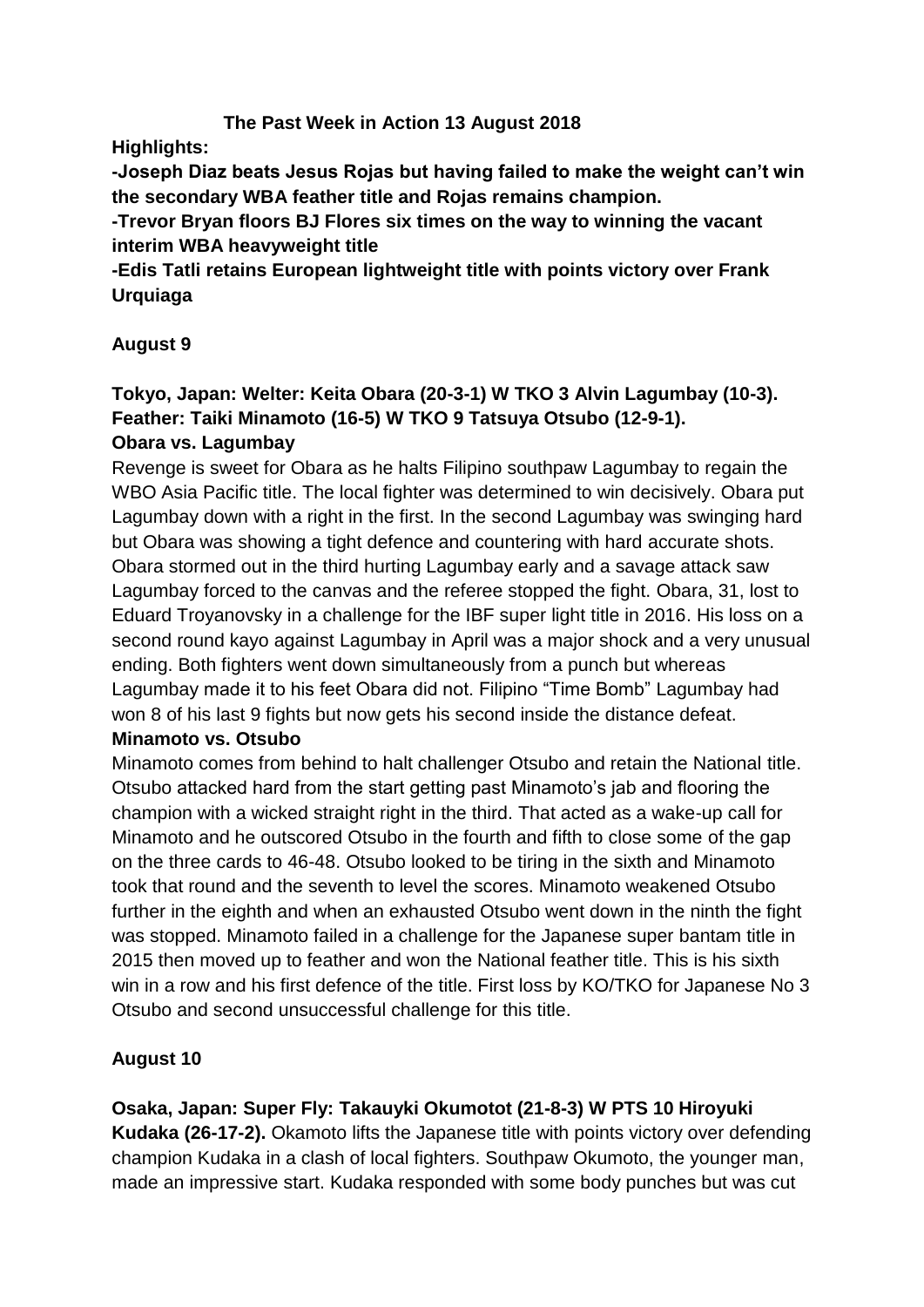over his left eye in the third. The fourth and fifth were close rounds but at the half way mark Okumoto was slightly in front on all three cards. Kudaka tried hard to close the gap over the second half of the fight and despite also suffering cuts on both cheeks he came close. Scores 96-94 for Okumoto from all three judges. Okumoto, 26, wins the National title at the second attempt. Kudaka, 33, lost to Omar Narvaez in a challenge for the WBO super fly title in 2013. He was making the first defence of the Japanese title but he has fallen away since the challenge to Narvaez and is now 4-6-1 in his last 11 fights.

# **Bangkok, Thailand: Super Fly: Stamp Kiatniwat (21-2) W PTS 12 Rolly Sumalpong (10-3-2). Fly: Dennapa K (20-1) W KO 4 Crison Omayao (24-17-4). Stamp (Yutthana Kaensa ) vs. Sumalpong**

Stamp (Yutthana Kaensa ) given a good test by Filipino Sumalpong as he gets back into the winning column and regains the WBA Asian super fly title. . Scores 116-112 twice and 117-111 for Stamp. The Thai, who turned pro at 15, lost to Kazuto Ioka for the secondary WBA flyweight title in June last year and suffered his second defeat in May this year when he was knocked out in two rounds by modest Filipino Jaysever Abcede. Sumalpong goes to 1-3-1 in his last 5 contests.

#### **Dennapa vs. Omayao**

Thai Dennapa (Sarawut Thawornkham) floors and halts Filipino Omayao in four rounds. The 26-year-old southpaw has won his last eleven fights b y KO/TKO and is No 2 with the WBA despite the low quality of his victims. Seventh loss inside the distance for the former Philippines minimumweight champion.

# **Los Angeles, CA, USA: Feather: Emilio Sanchez (16-1) W RTD 5 Chris Martin (30-10-3). Light: Hector Tanajara (15-0) W PTS 8 Emmanuel Morales (7-3). Sanchez vs. Martin**

Sanchez rebounds from his first loss with win over a very faded Martin. Sanchez bossed this one from the start. He marched forward scoring with sharp accurate combinations with Martin lacking the power to keep Sanchez out. Sanchez dumped Martin on the canvas in the third with a right uppercut and although Martin got up he spent the rest of the round and the fourth and fifth taking punishment and his corner pulled him out of the fight. The 24-year-old Californian Sanchez suffered an upset loss to Eugene Lagos in March but is now back on track. How the mighty have fallen. Okay a bit of an overstatement in reference to Martin but at one time the "SD Kid" was 23-0-2 but he is now 2-8 in his last 10 fights.

#### **Tanajara vs. Morales**

Tanajara continues along his unbeaten way as he outscores Morales. The tall youngster from San Antonio worked everything off a strong jab and Morales was never able to threaten. By the end Morales could hardly see from his right eye due to attention from Tanajara's jab as Tanajara took every round. Scores 80-72 from the three judges for the 5'10" , 21-year-old Tanajara. Puerto Rican Morales is 2-3 in his last five fights.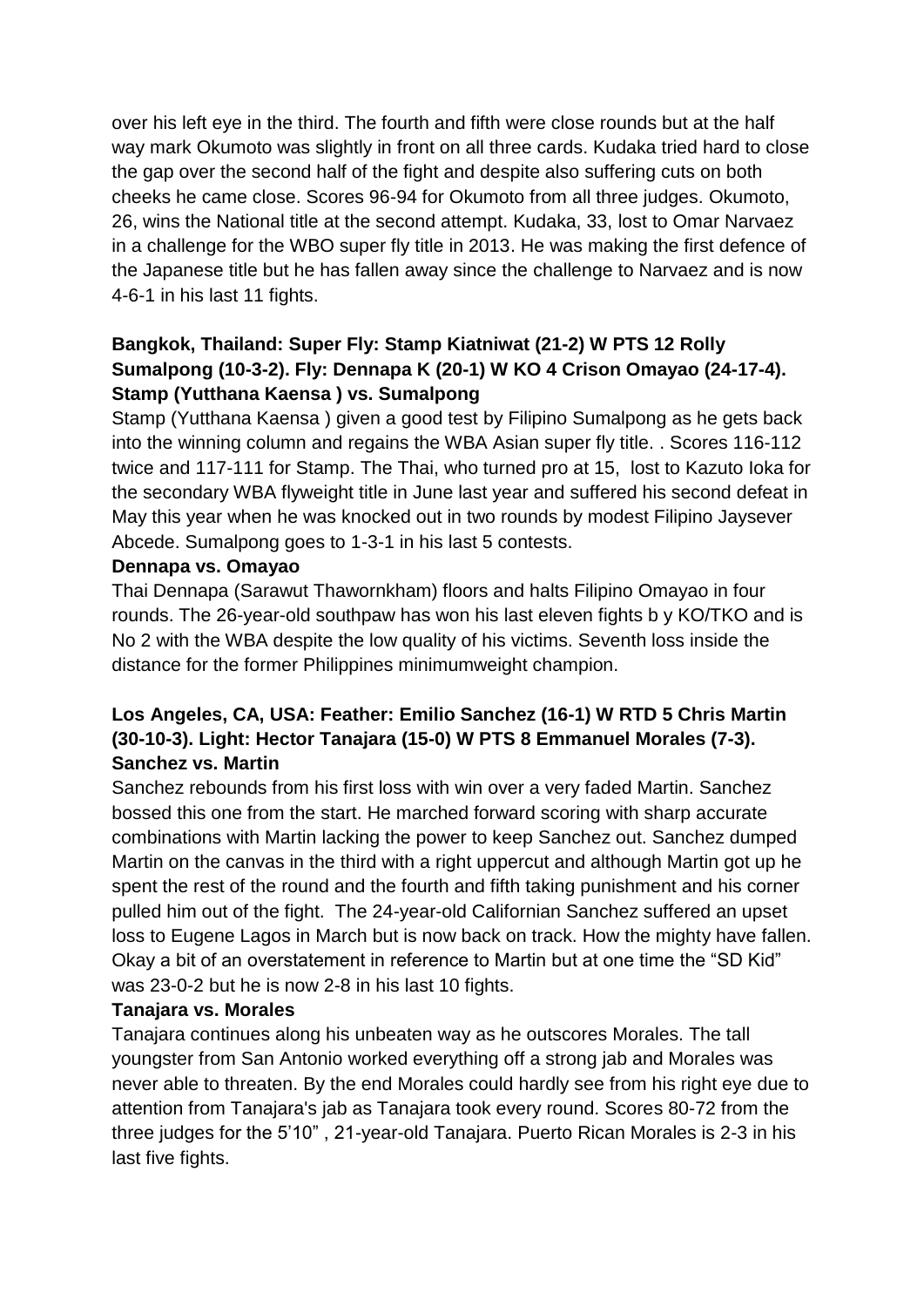# **Tampa, FL, USA: Bantam: Ricardo Espinoza (21-2) W TKO 2 Daniel Lozano (15- 5). Feather: Hairon Socarras (19-0-3) W PTS 10 Jose Nieves (22-5-3). Feather: Jean Carlos Rivera (15-0) W KO 2 Luis Hinojosa (31-15).Light: Nestor Bravo (14-0) W RTD 1 Isaias Cardona (24-14).**

# **Espinoza vs. Lozano**

Unheralded Mexican youngster Espinoza springs upset as he beats Lozano in two rounds. Espinoza took the fight to Lozano in the first and ended the fight in style in the second. A right to the head stunned Lozano and Espinoza pinned him to the ropes pounding away until Lozano dropped to his knees. Lozano beat the count but when the action resumed Espinoza took him to the ropes again and landed some fierce left hooks to the head that dropped Lozano for the second time and the referee did not even bother to count. Although previously just a prelim fighter who was 2-2 in fights in the US, and facing the WBO No 4in Lozano, Espinoza looked impressive here. A pro at 17 Espinoza now has 18 wins by KO/TKO. Floridian "Scorpion" Lozano took almost two years out but returned last year with wins over world title challengers David Carmona and Ricardo Rodriguez so was in good form but gets his second loss by KO/TKO.

# **Socarras vs. Nieves**

Career best win for Socarras as he easily outpoints a disappointing Nieves. Scores 100-90 twice and 99-91. Nieves is the nearest the Cuban-born Socarras has come to a "name" opponent and there has been some inconsistency in a couple of disappointing draws but at 25 he has time to improve, Veteran Puerto Rican southpaw Nieves was knocked out inside a round by Shinsuke Yamanaka for the WBC bantam title in 2013 and did not return to action again until losing on points to Alberto Mercado in March this year.

# **Rivera vs. Hinojosa**

Puerto Rican prospect Rivera continues his progress. He ended this one with a rib ripping left hook in the second round. Now ten wins by KO/TKO for the 22-year-old Orlando based puncher including five early endings in his last six fights. Dominican Hinojosa going the other way with five losses by KO/TKO in his last six fights.

# **Bravo vs. Cardona**

Another power show from Bravo as he makes it a good night for Puerto Rican prospects. Bravo almost finished it with a left hook in the first that put Cardona down. Cardona managed to beat the count and stay around until the bell and then did not come out for the second round. Bravo gets his eighth first round win. He was a top level amateur and at the prestigious Jose Che Aponte Tournament took the gold medal by beating Brazilian Robinson Conceicao who went on to win the gold in Rio. Cardona on a steep downward path. He started 17-0 but is 2-7 in his last 9 fights with all seven losses coming inside four rounds.

# **Kempton Park, South Africa: Super Middle; Rowan Campbell (8-0) W PTS 12 Renson Hobyani (8-3). Middle: Wade Groth (7-0) W TKO 6 Wynand Mulder (4-6- 1).**

**Campbell vs. Hobyani**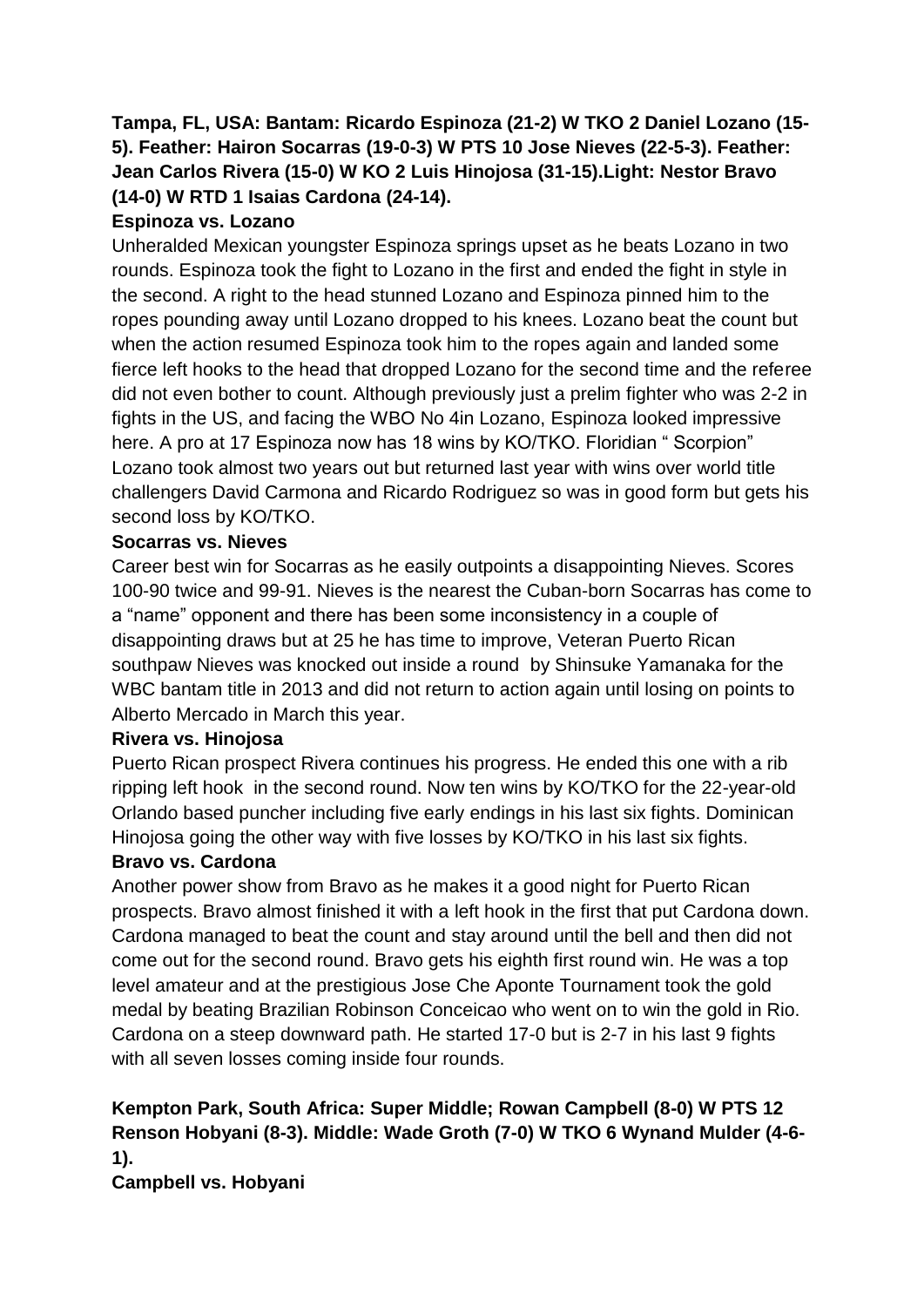Cameron wins the vacant South African title with close unanimous decision over Hobyani. The scores were closer than the fight looked to be. Campbell made the running being on the front foot and pressing the action all the way. Hobyani was clever and awkward and was stealing rather than winning rounds. His tactics kept the fight close but made it a disappointing fight. Campbell put Hobyani down with a right in the tenth and that proved a big factor in the fight. Campbell finished the stronger and looked a clear winner. Scores all for Cameron were 116-111 which looked about right or even a bit generous to Hobyani, 115-113 and 114-113 meaning that without the knockdown the fight would have been a draw. Local fighter Campbell had not been past six rounds in a fight but he paced this one well. Hobyani was No 1 in the South African ratings,

#### **Groth vs. Mulder**

Groth overpowers Mulder to win the interim South African title. Mulder was in the fight early but the strong, hard-punching Groth systematically broke him down before driving him to the canvas in sixth to force the stoppage. Fifth win by KO/TKO for Groth the South African No 1. All of Mulder's six losses have come by KO/TKO. This was only for the interim title as the champion Barend van Rooyen is suspended reportedly for a "doping violation" but he is appealing against the suspension.

# **August 11**

# **Sampacho, Argentina: Super Feather: Jose Romero (19-0) W PTS 10 Javier Herrera (15-2). Super Bantam: Julian Aristule (33-9) W TKO 5 Alejandro Gaspar (12-4-2).**

# **Romero vs. Herrera**

Local fighter Romero gets controversial unanimous verdict over Herrera. Romero just edged the first round but in the second Herrera backed Romero into a corner and put him down with a left hook. Romero was up at six and badly shaken but made it to the bell. He recovered and boxing on the back foot and countering looked to have edged the third and fourth. The fifth and sixth were close but the power of Herrera saw him just have the better of the exchanges. Romero won the sixth with a peach of an uppercut and some hard rights and just edged the seventh. It was near disaster for Romero in the eighth as Herrera sent him staggering into the ropes with a couple of rights and Romero had to hold to survive. The ninth was another close round but Romero produced the better work in the last. Scores 97-92, 97 ½-93 ½, 97-94 ½ all for Romero who wins the vacant Argentinian and IBF International titles. The 22-year-old former Argentinian amateur champion was rated No 1 going into this fight but many saw him as a very lucky winner. Herrera, 25, the Argentinian No 7, had won his last nine fights and this was his first scheduled ten round fight. He deserves a return.

#### **Aristule vs. Gaspar**

Southpaw Aristule, the Argentinian No 6, gets brutal stoppage of Gaspar to advance to the semi-finals of a National super-bantamweight Tournament. Aristule's power had Gaspar in trouble from the start. He had Gaspar stunned in the fourth with the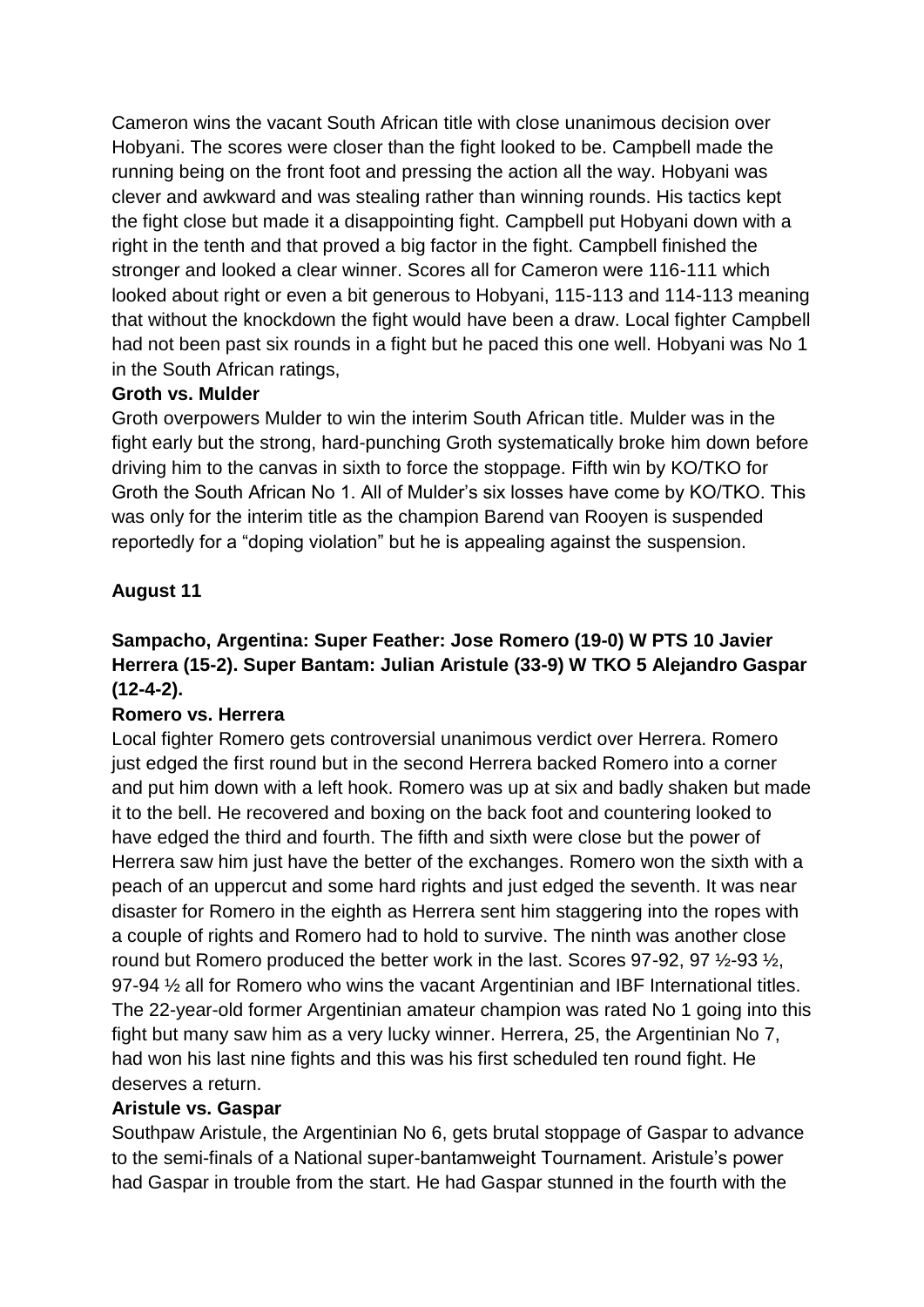referee moving in and giving Gaspar a standing count. In the fifth Aristule dropped Gaspar with a thudding left. Gaspar beat the count but was driven to the ropes. They stood and swapped wild punches with Aristule landing a series of neck-snapping lefts to the head that eventually sent Gaspar down the ropes and on to the floor and the fight was waived off. Now 17 wins by KO/TKO for the 34-year-old former Argentinian champion. He will now meet Roman Reynosa in the semi final on 5 October. Gaspar the Argentinian No 3 suffers his third loss by KO/TKO.

### **Sydney, Australia: Super Feather: Billel Dib (22-3) W PTS 10 Bruno Vifuaviwili**

**(21-2-1).** Dib gets revenge for an upset loss to Vifuaviwili in March and also wins the WBA Oceania title. Dib never let the Tanzanian get a toe hold in the fight. The Australian outboxed Vifuaviwili being quicker, more accurate and busier. Vifuaviwili tried to press the fight but was too slow to really pose any threat to Dib. Scores 100- 90 twice and 98-92 for Dib who badly needed this win after suffering consecutive losses. Billel, the younger brother of former IBF champion Billy, had a twelve-bout winning run broken by a points loss to Yuandale Evans in April last year and then dropped a majority verdict against Vifuaviwili in March this year. Vifuaviwili had won 15 in a row including the victory over Dib which gave him the vacant WBA Oceania so he loses his title in his first defence.

#### **Quellon, Chile: Bantam: Jose Velasquez (21-6-2) W KO 2 Jonathan Burgos (13-**

**6-1).** After a poor first round home town fighter Velasquez ands it in the second with a body shot. It looked as though this might be a difficult night for the local hero Burgos looked a couple of divisions bigger than the little Chilean and dominated the first round with stiff jabs and long rights. Bustos started the second confidently landing a left jab/straight right/left hook combination and waving his arms over his head in appreciation of his own work. Velasquez began to walk through the jab and he took Burgos to the ropes and landed a crippling left hook to the body that dropped Burgos who was counted out. It was almost five minutes before Burgos was able to get up. The 29-year-old 5'2 ½" (159cm) "Pancora" was making the second defence of the WBA Fedebol title this year and makes it twelve wins in a row. Colombian Burgos is 3-3 in his last six fights with all three losses by KO/TKO.

## **Olavinlinna, Finland: Light Edis Tatli (31-2) W PTS 12 Frank Urquiaga (12-1). Heavy: Robert Helenius (27-2) W PTS 6 Yury Bykhautsou (10-17-3). Super Bantam: Jose Antonio Sanchez (9-0-1) W PTS 8 Jose Hernandez (4-27-1,2ND). Tatli vs. Urquiaga**

Tatli retains the European title but is given a tougher time than expected by Peruvian-born Urquiaga. Tatli made a confident start making good use of his longer reach to score with jabs over the first two rounds. Urquiaga began to roll from the third but already the attention from Tatli's jab had started a swelling by his right eye. Despite this Urquiaga was able to get through with some good short punches and the fight warmed-up and produced some exciting exchanges as Tatli was throwing more short punches of his own. Urquiaga pressed hard over the middle rounds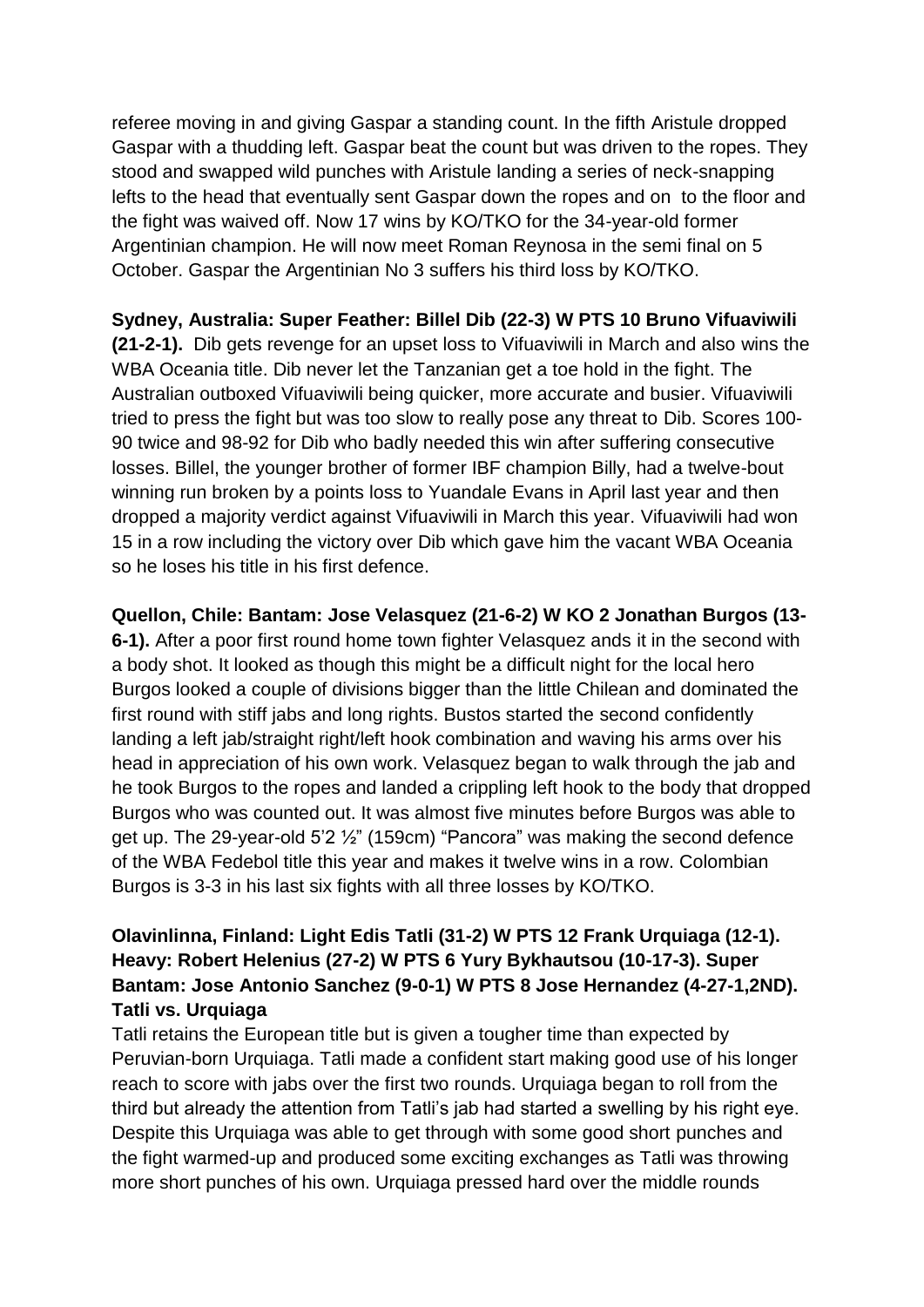scoring well to the body. Tatli was landing some hard uppercuts but Urquiaga was just a bit busier. The pace seemed to tell on Urquiaga but they both landed some quality punches in the seventh and eighth. Urquiaga had never been in a fight scheduled for more than eight rounds before and he tired over the last three rounds. He did enough to make the tenth close but Tatli knowing the fight was close edged the last two rounds and retained his title. Scores 116-112, 116-114 and 115-113 for Tatli. The 30-year-old Kosovon-born Finn was making the first defence of the title in his second spell as champion. He lost a majority verdict to Richar Abril for the WBA title in 2014 but recovered from that to beat the current WBC No 1 Yvon Mendy in 2015 to win the vacant European title. Things were going along well until he lost the European title to Francesco Patera in May last year but he regained the title with a win over Patera in December. He is rated IBF 4(3)/WBC 11but with Mikey Garcia and Vasyl Lomachenko now lightweight title holders Tatli will find it difficult to get another title shot. On paper Urquiaga looked to be one of the weakest European title challengers for a long time and he only got the title shot because Marvin Petit pulled out last month with an injury. Despite that Urquiaga performed well above my expectations and was a very competitive challenger.

#### **Helenius vs. Bykhautsou**

Last time these two met Helenius won an unconvincing split decision. This time Helenius took a unanimous decision but it was a pedestrian effort. The scene was set from the opening round with Helenius on the back foot stabbing out his jab only for Bykhautsou to walk through the jab and take Helenius to the ropes. Helenius scored with short hooks as Bykhautsou moved in and tried to hold when they came together. Bykhautsou just kept padding forward looking dangerous with some wide swings and working the body inside. It was an insipid performance from Helenius who was never able to subdue or hurt Bykhautsou. He was the one landing the cleaner punches and deserved the decision but seems to be going backwards. Scores 60-55, 59-55 and 58-57. Helenius is No 7 with the EBU but a wide unanimous decision loss to Dillian Whyte in October killed off any hopes Helenius might have had of getting some big fights and the two performances against Bykhautsou have been poor. Belarusian Bykhautsou is now 1-9-1in his last 11 fights. **Sanchez vs. Hernandez**

A Spaniard based in Finland beats a Nicaraguan based in Spain, Sanchez boxed his way to victory in this one but Hernandez made him work hard. Sanchez was able to use his longer reach to keep popping jabs in Hernandez's face and he was quick and accurate. He was not loading up on his punches so Hernandez was able to march forward and press hard but the hand speed and movement of Sanchez foiled the Nicaraguan's attempts to get inside. Hernandez tried switching guards a few time but that made no difference and he was a very tired fighter by the final bell. Scores 80- 72, 79-74 and 78-74 for Sanchez. He remains unbeaten but may lack the power to go much further. Now 16 losses in a row for Hernandez. Plenty of activity is the reward for being a reliable loser.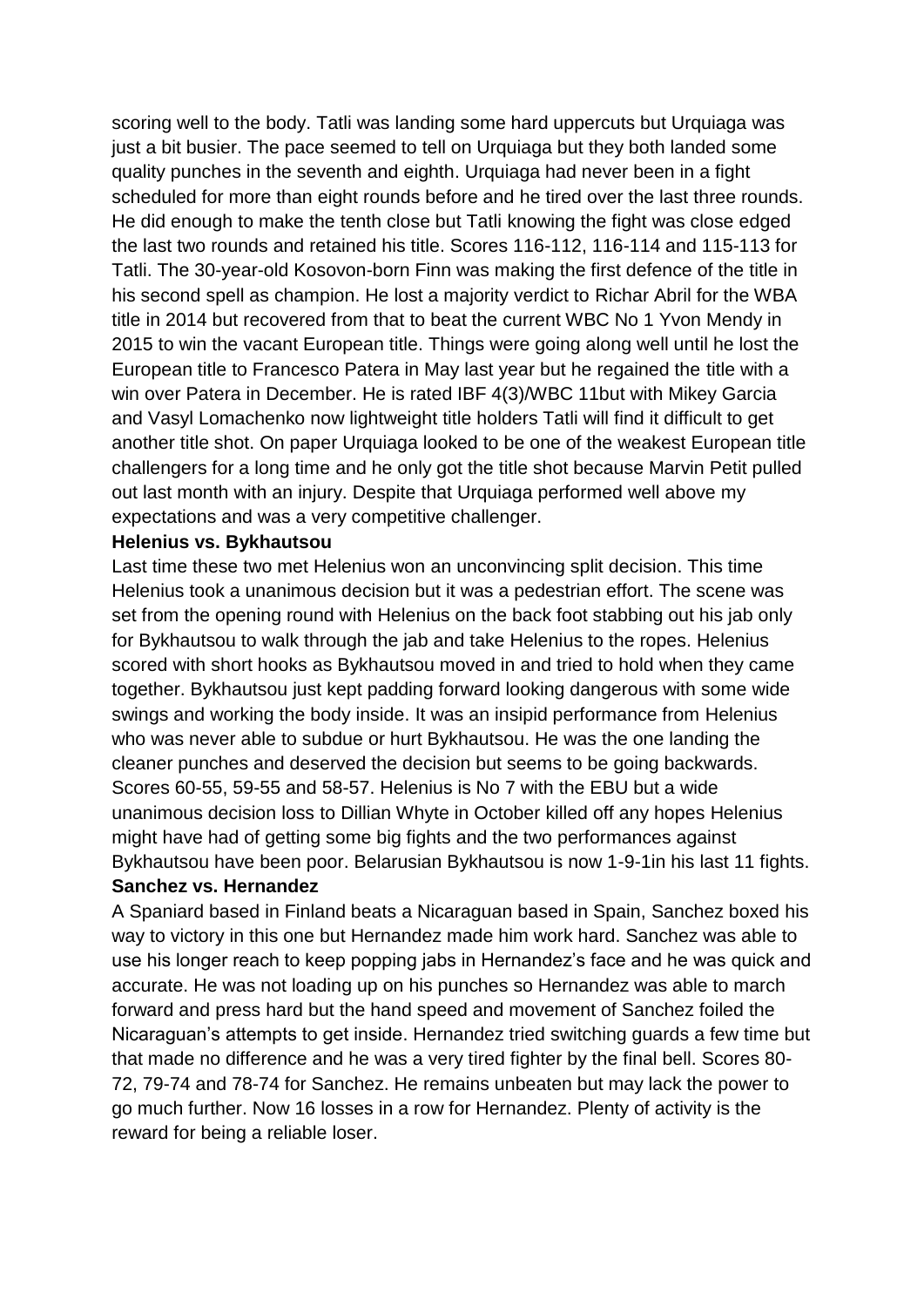### **Bernau, Germany: Welter: Rico Mueller (24-2-1) W PTS 8 Bethuel Ushona (36-6-**

**1).** Neighbourhood favourite Mueller gets another win. The only official scoring here was the referee and he had Mueller a winner on a wide unanimous verdict scoring the fight 80-71 for Mueller. Fourth win for Mueller since losing to Jeff Horn in October 2016. Ushona's team screamed robbery. This was the Namibian's first fight for almost 14 months and he is now 2-3 in his last 5 fights.

**Accra, Ghana: Super Welter: Patrick Allotey (39-3) W PTS 12 Badru Lusambya (23-4-2). Super Middle: Emmanuel Martey (13-0) W TEC DEC 5 Sunday Ajuwa (13-4), Heavy: Richard Lartey Harrison (13-1) W TKO 2 Boniface Kabore (20-6). Super Welter: Justice Addy (16-4-1) W PTS 8 Daniel Aduku ((9-2-1).Super Middle: Emmanuel Quaye (2-8) W PTS 8 Eliasu Sulley (7-1). Super Feather: Alexis Kabore (28-3) W PTS 8 Samuel Akurugu.** 

## **Allotey vs. Lusambya**

Allotey retains the WBO African title with unanimous decision over Ugandan veteran Lusambya. It was too easy for Allotey but it was not an impressive performance. Lusambya rocked Allotey with a left in the first round but that was the full extent of his success as Allotey even did enough to win that round and won every round from there. Allotey took a while to get into his stride but then he dominated the fight with his jab and Lusambya was never really able to pose any threat. Allotey had Lusambya in trouble in the ninth but could not turn his superiority into a stoppage win which disappointed his local fans. Scores 120-108 twice and 120-109 all for Allotey. The 27-year-old Allotey was defending the WBO African title for the first time. He has won 9 of his last 10 fights with the defeat coming against world rated Kanat Islam in 2016. Former Commonwealth title challenger Lusambya, 35, was 5-1 in his last 6 fights.

#### **Martey vs. Ajuwa**

This one was decided on the scorecards after the fight was stopped due to cuts. Martey was in control most of the way. A clash of heads saw both fighters curt with Martey's cut looking worse. After five rounds it was decided that the respective cuts were too bad for the fight to continue so it went to the judges who all scored the fight to Martey 49-46 giving him the technical decision. Ghanaian champion Martey wins the vacant WBO African title. Martey was having his first fight since May last year and he needs to move up to some tougher opposition as he has beaten some very modest/poor fighters. Nigerian Ajuwa is now 1-3 in his last 4 fights.

#### **Harrison vs. Kabore**

Local heavyweight Harrison demolishes Kabore inside two rounds. Harrison came close to ending it in the first then crushed Kabore in the second. Harrison landed a brutal right uppercut followed by a left hook that put Kabore down. He barely beat the count and looked very shaky but was allowed to continue. Harrison battered Kabore to the canvas twice more but each time he just beat the count. When after the third knockdown the referee started to wipe Kabore's gloves looking to let the fight continue Kabore's second climbed the steps and the referee belatedly waived the fight over. The 6'5" Harrison collects the interim WBO African title with his tenth win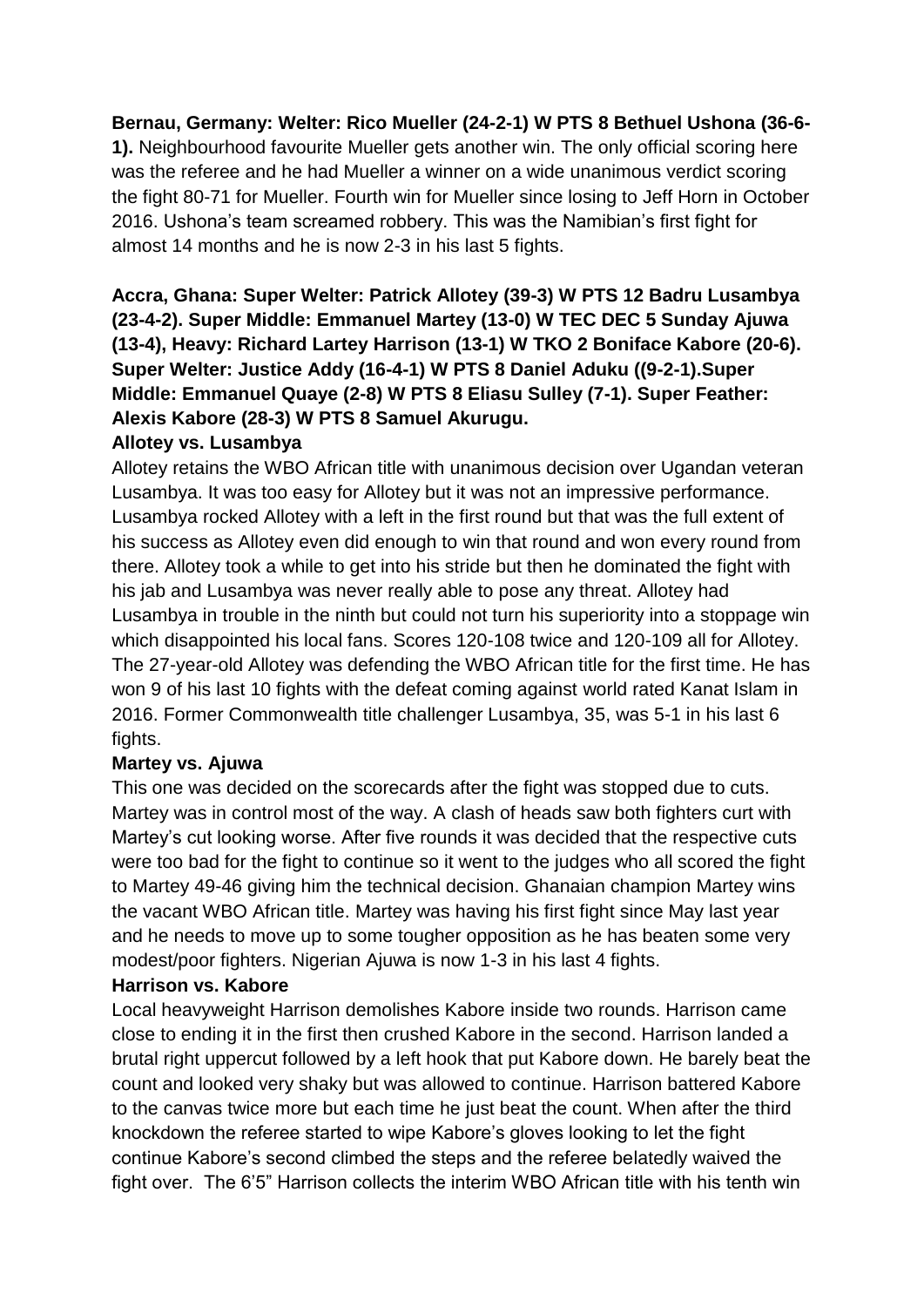by KO/TKO but again very low level opposition so totally untested. Kabore from Burkina Faso came in as a very late substitute and is only a cruiserweight so much too small to pose any threat to Harrison as he gets his second second round loss in a row.

# **Addy vs. Aduku**

Former Ghanaian super light champion Addy gets close unanimous decision over fellow-Ghanaian Aduku in the most competitive fight of the night. Scores 78-76 twice and 77-75 all for Addy who is 3-3 in his last 6 fights. Aduku had won his last three.

### **Quaye vs. Sulley**

An upset here as Quaye gives favoured Sulley his first loss. Scores 79-72, 78-72 and 78-75. This was meant to pad out Sulley's record as they dragged Quaye out of retirement with his last fight being in 2012. Sulley's seven victims had just five wins between them.

# **Kabore vs. Akurugu**

Burkina Faso's Kabore much too good for novice Akurugu and wins easy decision without losing a round. Scores 80-70, 80-71 and 80-72. After losing his first pro fight Kabore then won his next 25 before losing on points to Rey Vargas in 2016. Kabore suffered another loss last December being outpointed by Lodumo Lamati in South Africa.

# **Ferrara, Italy: Welter: Nicola Cristofori (9-1-2) DREW 10 Tobia Giuseppe Loriga**

**(29-8-3).** Local hero Cristofori holds on to the Italian title but only just. The champion, a tall southpaw made good use of his longer reach to work on the outside. He was quick and mobile building a lead and scoring with some good left counters in the fourth. Cristofori was on the floor in the fifth. Loriga landed a left but at the same time Cristofori slipped on the canvas so there was no count. Although the older man Loriga had more experience in pacing a fight and from the sixth he was storming forward into a tiring Cristofori who was running on empty over the last three rounds but made it to the bell, Scores 95-95 twice and 97-94 for Cristofori. First defence of the National title for 24-year-old Cristofori. Loriga, 47, a pro since 2003 and a former Italian super welter champion will be hoping for a return match.

# **Hirakata, Japan: Welter: Ryota Yada (17-4) W TKO 7 Kazuyasu Okamoto (14-6).**

Yada makes successful defence of the Japanese title with stoppage of Okamoto; "Terminator" Yota seemed on his way to an early finish when he floored Okamoto with a right hook in the first. Okamoto did not cave in and Yada went off the boil and began to struggle. Former high level amateur Okamoto was jabbing well and in the sixth he had Yada shaken by a right. Yada finally broke through in the seventh rocking Okamoto heavily with a right. As Yada followed up Okamoto turned away and the referee stopped the fight. First defence of the National title for Yada who is 13-1 in his last 14 fights and has 14 wins by KO/TKO. The 5'10 ½" (179cm) Yada originally wanted to be a pro baseball player but is doing well enough as a boxer. Two losses in a row for Okamoto.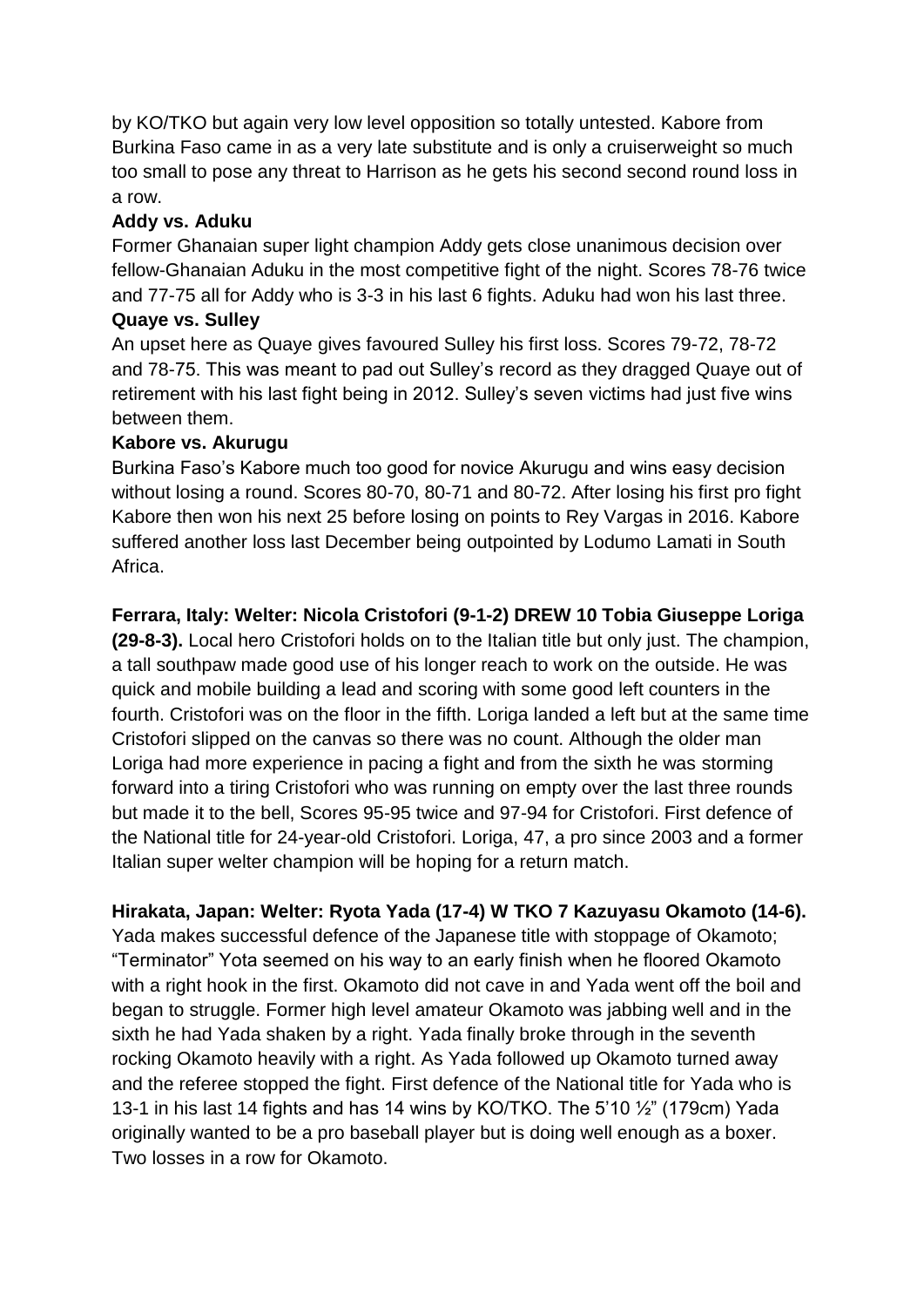## **Mexico City, Mexico: Fly: Martin Tecuapetla (14-9-4) W PTS 8 Dewayne Beamon (15-1-1). Super Bantam: Hugo Ruiz (37-4) W PTS 8 Dennis Contreras (20-10-1).**

### **Tecuapetla vs. Beamon**

Late substitute Tecuapetla takes away the "0" from Beamon's record with a split decision. This was eight rounds of war. Beamon was by far the classier and over the early rounds he was getting through with fast jab and scoring with left hooks and straight rights. Tecuapetla just kept walking through the punches and focusing on the body. Both fighters landed and took some heavy stuff with Beamon's speed and movement giving him the edge. Gradually the body work from Tecuapetla began to tell as Beamon was being forced to stand and trade more. He still looked to be in front until Tecuapetla had him in trouble with a series of body punches in the seventh and the local fighter just had that bit more in the last with Beamon being forced to hold to try to weather the storm. Scores 77-75 twice for Tecuapetla and 77-73 for Beamon but a case could be made for either fighter winning. Tecuapetla was a modest looking 3-4-3 going in but three of those losses were a majority decision against Milan Melindo, a split decision to Akira Yaegashi and a ten round decision against current WBC fly champion Cristofer Rosales and one of the draws was against Maximino Flores so plenty of experience against top level, opposition. At 33 Beamon can't afford setbacks. He has beaten some experienced opposition and can come again but cannot leave it too late.

#### **Ruiz vs. Contreras**

Former WBC super bantam and interim WBA bantam champion Ruiz has his first fight for almost two years and outpoints Contreras. Ruiz was in cruise control as he overcame a slow start to build a lead. He boxed conservatively aware that Contreras had scored 19 of his wins by KO/TKO. Ruiz changed his tactics when he was cut and forced the fight more looking to finish the fight early. He did not manage that but he was a clear winner. Scores 79-73 twice and 80-72 for Ruiz. After losing in an exciting scrap with Julio Ceja for the interim WBC super bantam title in 2015 Ruiz won the full title by stopping Ceja in just 51 seconds in 2016. Later in the year he lost the title to Hozumi Hasegawa. Contreras won his first 15 fights but it has been mainly downhill from there.

#### **San Pedro, Philippines: Light Fly: Edward Heno (13-0-5) W PTS 12 Jesse**

**Espinas (19-3).** OPBF champion Heno retains the title with unanimous verdict over fellow Filipino Espinas. Heno took charge early in this all-southpaw contest with his strong, accurate jab but Espinas was always competitive, always trying to take the fight to the champion but paying for that by shipping hard hooks from Heno on the way in. It was a fast-paced open fight because Heno wanted it that way with Espinas more effective inside. Heno was confident enough to drop and open his arms at times inviting Espinas to do his worst but Heno was too quick for Espinas to be able to take advantage of Heno's arrogance and confidence. Neither fighter is a big puncher so neither fighter was in any real trouble but they both had spells of domination but with Heno usually getting the better of the exchanges and a clear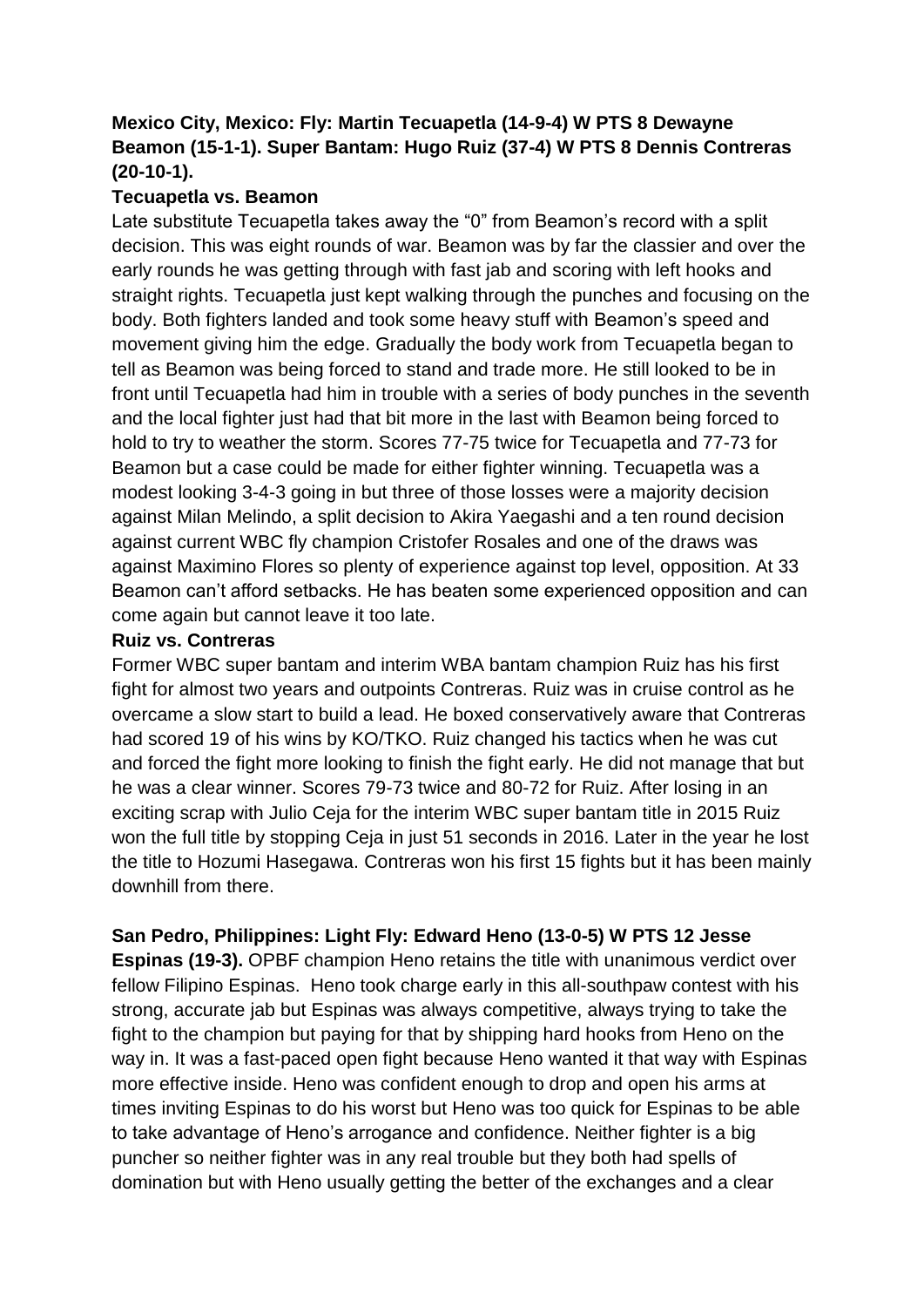winner. Scores 118-110, 117-111 and 116-112. Second defence of the title by 25 year-old from Baguio City. After winning the OPBF title with a victory over Seita Ogido in September last year Heno was quickly stripped off the title for refusing to make a title defence at the OPBF Convention in November. It was stated that this was part of the deal for the OPBF sanctioning the Seita fight. However Heno refused to fight at the Convention. His management claimed they had negotiated for the Seita fight through an intermediary and were not aware of that stipulation and that November would be too soon after the September contests. Two other fighters were approached to fight for the vacant title but both declined so Heno was reinstated. Five draws in 18 fights is a very high proportion and Heno has had a strange time with draws. His first three pro fights all ended in draws and all five of his draws have been majority draws. Heno is rated WBC 8/WBA 9/WBO 9/IBF 13(12). Philippines champion "Little Giant" Espinas had won his last eight fights including a win in Thailand over 32-0 Paipharob which earned him a world rating.

**Phoenix, AZ, USA: Heavy: Trevor Bryan (20-0) W TKO 4 BJ Flores (34-4-1).**  Bryan wins the vacant WBA interim title. The blatant manipulation to get Bryan and Flores into high spots in the WBA ratings convinced no one and in what may be a first for modern boxing not a single TV company bothered to show a heavyweight title fight. The outcome showed what a farce this was. After taking the first two rounds Bryan floored the 39-year-old Flores three times in the third round and three more in the fourth before the stoppage. The above does not include Flores going down at the end of the third from a punch landed after the bell. The 28-year-old Bryan got the job done and joins Anthony Joshua and Manuel Charr as WBA heavyweight champions. The WBA and in fact all of the sanctioning bodies, obviously do not possess a dictionary which could explain what the word "interim" means as they seem ignorant of the definition of terms they use. The 6'4" Bryan makes it 14 wins by KO/TKO. He was a top level amateur but he is still very much an unknown quantity as he has had only had two fight in the last two years against opponents with combined records of 4-44. We can only judge him when he finally meets a "name" fighter. Flores has lost big fights at cruiserweight against Danny Green for the IBO title, Beibut Shumenov for the secondary WBA title and in three rounds to Tony Bellew for the WBC title in 2016. In 2017 he beat two fighters with combined records of 39-24-3 and had not had a fight since June 2017. Everything about this fight was wrong and it is no surprise that Don King was involved. Something about leopards and spots comes to mind as boxing shoots itself in the foot again.

# **Hollywood, CA, USA: Feather: Joseph Diaz (27-1) W PTS 12 Jesus M Rojas (26- 2-2,1ND) W .Super Light: Jonathan Navarro (15-0) W TKO 7 Damon Allen (15-1- 1). Super Welter: Ferdinand Kerobyan (10-0) W PTS 6 Jose Rivera (6-4). Diaz vs. Rojas**

How can you have a title fight where the challenger can't win the title and the champion can't lose it? Diaz failed to make the weight so even if he won he would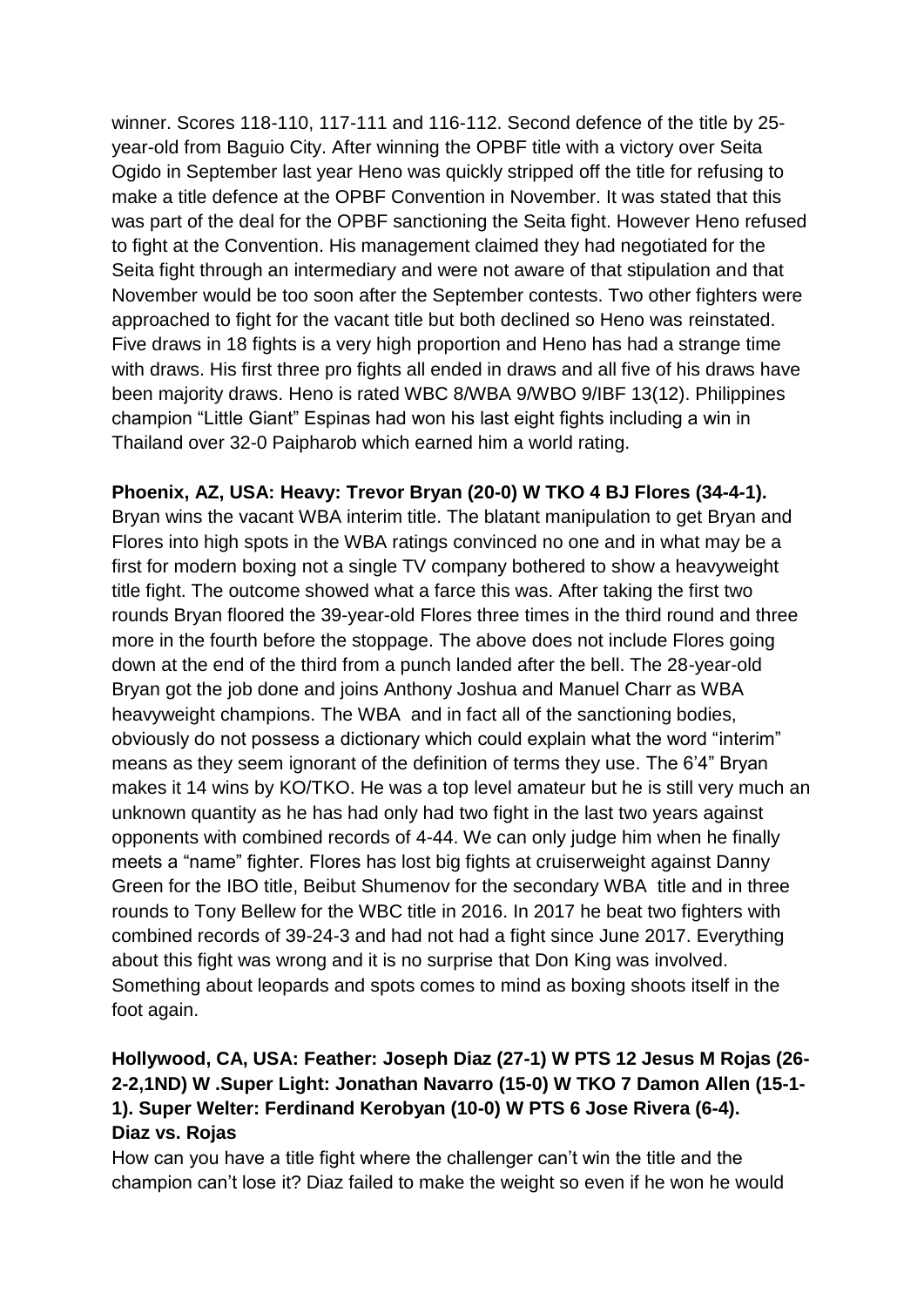not become champion and since Diaz was overweight under WBA rules even if Rojas lost he remained champion. If the title is not at stake then it is not a title fight but everybody paid to see a title fight and TV advertised a title fight and importantly the WBA don't get a sanction fee for non-title fights so it is a title fight-even if it isn't. To be honest the champion retaining his title does seem fair to me as it would just not be right for the champion to lose his title in a fight against someone who by not making the weight would not be eligible to fight for the title. So Diaz wins but Rojas remains the holder of the secondary WBA title.

Rojas was strong in the opening round walking forward banging to the body with both hands but Diaz ended the round with some hard body punches of his own. In the second Diaz was spearing Rojas with his right jab and scoring with hooks. Although Rojas was able to work to the body he was eating jabs on the way in. The third saw the fighters going toe-to-toe for much of the round. Rojas was focusing on the body with right hooks with Diaz switching from head to body with short, accurate bursts of punches. Rojas rolled forward in the fourth with his arms pumping but many of the punches were being blocked by Diaz. Over the last two minutes Diaz was stabbing his jab home and landing clubbing punches. The fifth went in phases. Rojas worked Diaz over on the ropes early only for Diaz to make space and rattle punches through the champion's guard over the middle of the round with Rojas pinning Diaz to the ropes with body punches at the bell. Rojas stayed on top of Diaz throughout the sixth bulling Diaz around and pounding away with hooks and uppercuts with Diaz not finding the room he needed to counter. Diaz took the seventh. He stayed off the ropes, boxed on the outside slotting home jabs and whacking Rojas with flurries of hooks and uppercuts. The eighth was a two phase round with Rojas steaming forward pounding to the body until Diaz started to fire flashing combinations of anywhere between four and ten punches. He had Rojas pinned to the ropes but when Diaz stepped back Rojas gestured him to come back inside and fight. The ninth was a brawl from bell to bell. It looked at times as though the sheer quantity of hooks and uppercuts from Rojas might overwhelm Diaz until Diaz again came to life with slashing combinations. Diaz had a swelling on his right cheek, was bleeding from the nose and had twice lost his gumshield but it was his flashing combinations that were catching the eye. Diaz simply outboxed Rojas in the tenth. He stayed in ring centre raking Rojas with jabs and a succession of hooks and uppercuts with Rojas unable to get close enough to do any useful work. The eleventh was closer but again it was Diaz doing the more visible scoring with many of the body punches from Rojas being blocked. Diaz stayed out of trouble in the last. Rojas was still marching forward but had slowed and could not pin Diaz down long enough to stage a big finish and Diaz came out a clear winner. Scores 117-111, 116-112 and 115-113 all for Diaz. "JoJo" Diaz, 25, has said that despite his failure to make the weight he still sees his future at featherweight. He lost a unanimous decision to Gary Russell for the WBC title less than three months ago but will get a shot at another title next year for sure. Rojas had been upgraded from interim champion to secondary champion (if that is a promotion?) by the WBA and having survived with his title intact will be hoping for a shot at the real champion Leo Santa Cruz.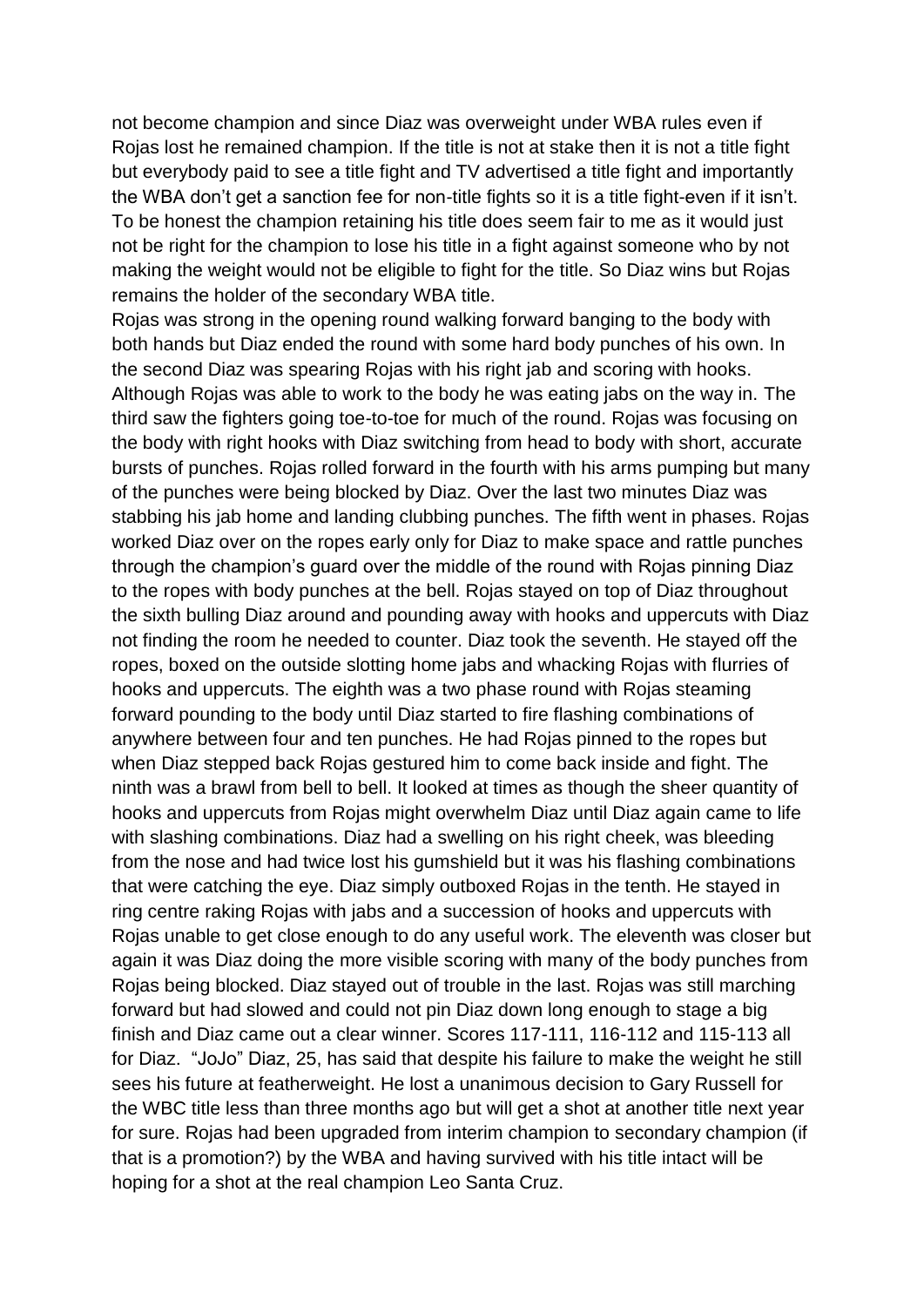#### **Navarro vs. Allen**

Navarro's power proves too much for Allen in this clash of unbeaten fighters. Both contestants were letting their hands go early and landing some hard shots. Allen was more mobile with Navarro a bit flat-footed but showing some clever upper body movement. Allen outscored Navarro in the first and second but Navarro had Allen hurt the third. Both had handicaps, Navarro was cut over his left eye in a clash of heads in the third and Allen lost a point for low blows, Allen was quicker and took the fourth but was staggered by a couple of left hooks and a right to the head before banging back strongly at the end of the round. Allen fought on the outside using his jab more and scoring with straight rights in the fifth. As the sixth was coming to an end Allen had Navarro under pressure and bombarding him with punches when a chopping right counter sent Allen stumbling back badly shaken and as the bell went he went from staggering to falling heavily to the canvas. He made it to his feet and weaved his way unsteadily to his corner with the referee not giving Allen a count as he ruled the punch had landed after the bell.. Navarro walked Allen down in the seventh and after Navarro landed two big head punches the referee jumped in just as Allen sunk to the floor. Californian Navarro, 22, gets his eighth win by KO/TKO. No names on his record yet but he showed here he is ready to step up. Allen, 25, who competed at the US Trials for the 2012 Olympics, had scored wins over experienced opponents in Gamaliel Diaz and Martin Honorio but this was a brutal loss.

#### **Kerobyan vs. Jose Rivera**

Armenian youngster Kerobyan steamrollers Rivera on his way to decision. Kerobyan was too strong for Rivera and he was marching forward over the full six rounds. He was able to get inside and bang away to body and head with strong hooks and uppercuts inside. Southpaw Rivera showed a good jab and never looked like folding under the pressure but never looked like winning as Kerobyan's power kept Rivera on the back foot and on the defensive. Scores 60-54 for Kerobyan on all three cards. The 20-year-old Californian-based Kerobyan looks a strong fighter and is worth watching. Rivera keeps his record of not losing inside the distance.

**Philadelphia, PA, USA: Super Middle: Derrick Webster (27-1) W TKO 8 Les Sherrington (37-11).** Webster halts Australian Sherrington in eight. Webster made a bright start shaking Sherrington with a series of punches in the first but the visitor steadied himself and had a good second round. A low punch from Sherrington saw Webster given some recovery time and from there Webster went onto the back foot using his height and reach to outscore Sherrington at distance. Whilst that was a sensible approach from the 6'4" New Jersey southpaw it did not make for an exciting fight and the crowd kept asking for more action. Sherrington had some good spells and landed some crisp body punches and looked to have hurt Webster with a right in the eighth. Webster fired back and forced Sherrington to go down one knee under a cluster of punches. Sherrington made it to his feet but when the eight count was over Webster landed a bunch of punches which sent Sherrington down again and the fight was stopped. The 36-year-old from New Jersey had a 19-bout winning run